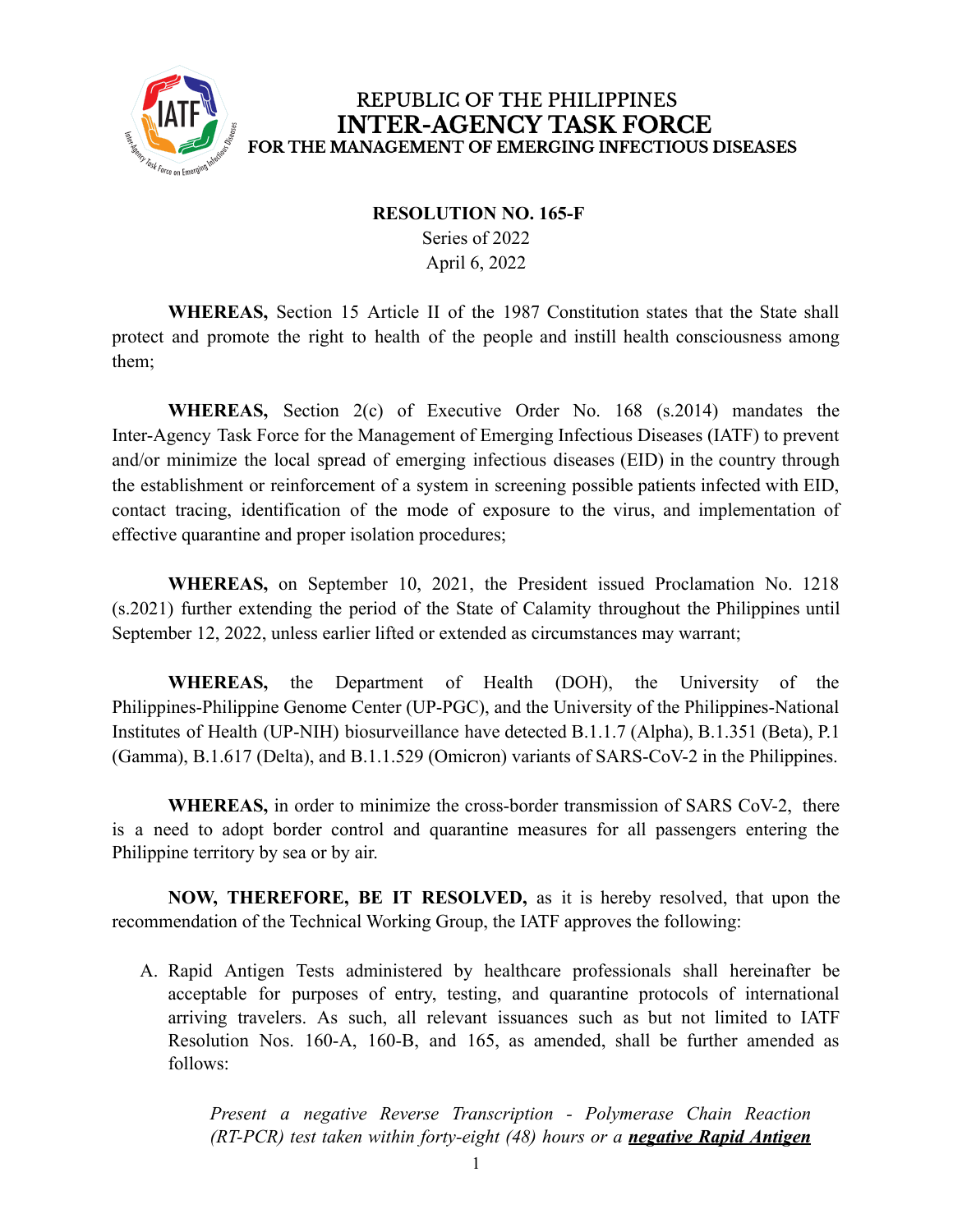

## REPUBLIC OF THE PHILIPPINES **INTER-AGENCY TASK FORCE** FOR THE MANAGEMENT OF EMERGING INFECTIOUS DISEASES

*Test administered and certified by a healthcare professional in a healthcare facility, laboratory, clinic, pharmacy, or other similar establishment, taken within twenty-four (24) hours prior to the date and time of departure from the country of origin/first port of embarkation in a continuous travel to the Philippines, excluding lay-overs; provided, that, he/she has not left the airport premises or has not been admitted into another country during such lay-over.*

B. The national COVID-19 vaccination certificate of the following countries, namely, **Bangladesh, Mexico, Pakistan, and Slovak Republic** shall be accepted/recognized for purposes of arrival quarantine protocols as well as for inter-zonal/intrazonal movement, in addition to such other countries/territories/jurisdictions whose proofs of vaccination the IATF has already approved for recognition in the Philippines, and without prejudice to such other proofs of vaccination approved by IATF for all inbound travelers.

The Bureau of Quarantine, the Department of Transportation - One-Stop-Shop, and the Bureau of Immigration are directed to recognize only the proofs of vaccination thus approved by the IATF.

**RESOLVED FURTHER**, that the IATF Secretariat shall re-publish relevant IATF resolutions incorporating the amendments herein made for the reference of the general public.

**RESOLVED FINALLY,** that the Chairperson and the Co-Chairperson shall be duly authorized to sign this Resolution for and on behalf of the Inter-Agency Task Force.

**APPROVED** this 06 April 2022, via *ad referendum*.

*originally signed* **FRANCISCO T. DUQUE III** Secretary, Department of Health IATF Chairperson

*originally signed* **DELFIN N. LORENZANA** Secretary, Department of National Defense IATF Co-Chairperson NTF Chairperson